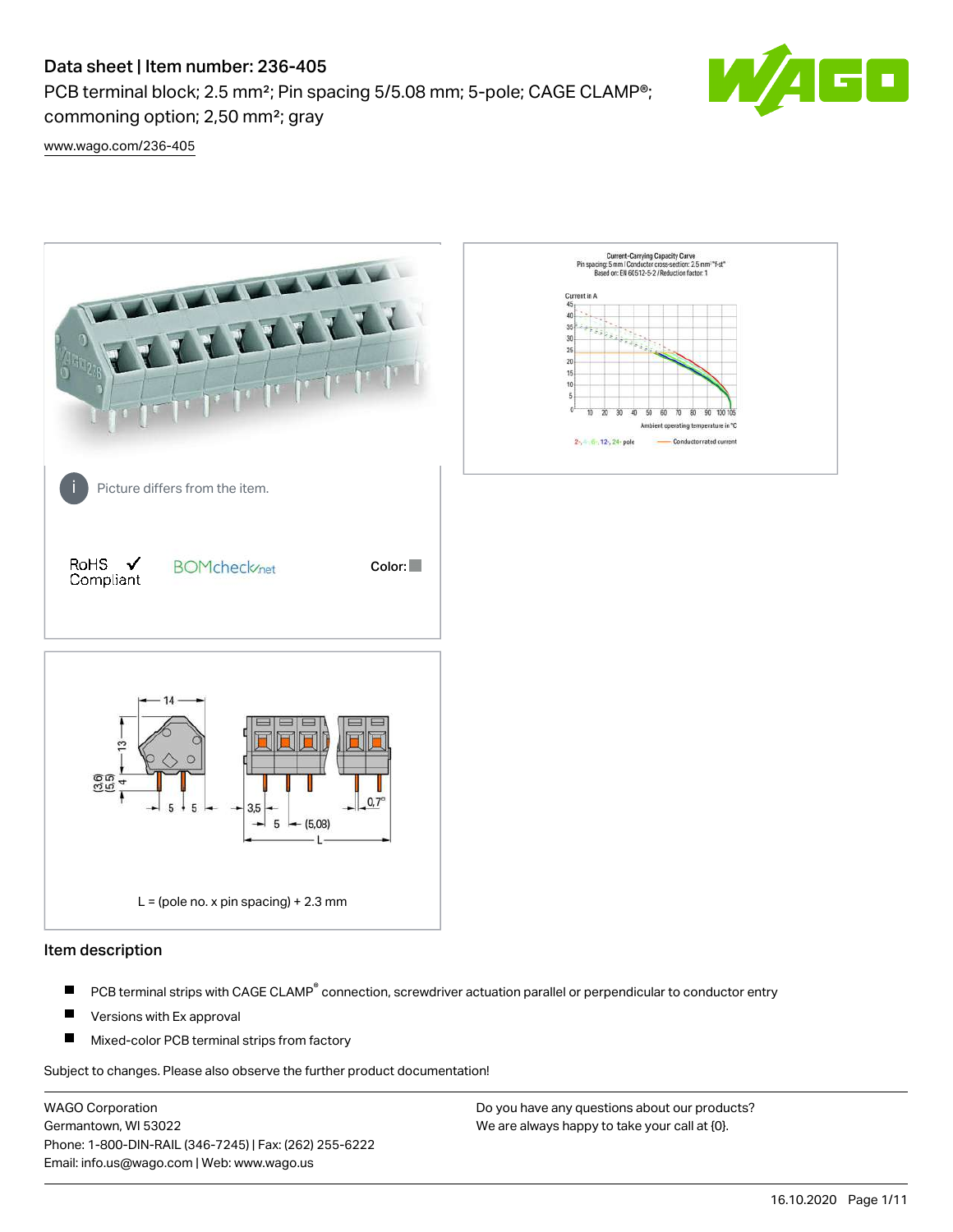

- $\blacksquare$ Operating tools for factory wiring
- $\blacksquare$ 45° conductor entry angle permits a wide range of applications and wiring options
- $\blacksquare$ Set to metric or inch pin spacing by compressing PCB terminal strips or pulling them apart

# Data

# Electrical data

### Ratings per IEC/EN 60664-1

| Ratings per                 | IEC/EN 60664-1                                                        |
|-----------------------------|-----------------------------------------------------------------------|
| Rated voltage (III / 3)     | 250 V                                                                 |
| Rated surge voltage (III/3) | 4 <sub>k</sub> V                                                      |
| Rated voltage (III/2)       | 320 V                                                                 |
| Rated surge voltage (III/2) | 4 <sub>k</sub> V                                                      |
| Nominal voltage (II/2)      | 630 V                                                                 |
| Rated surge voltage (II/2)  | 4 <sub>k</sub> V                                                      |
| Rated current               | 24 A                                                                  |
| Legend (ratings)            | $(III / 2)$ $\triangle$ Overvoltage category III / Pollution degree 2 |

### Ratings per UL 1059

| Approvals per                  | UL 1059 |
|--------------------------------|---------|
| Rated voltage UL (Use Group B) | 300 V   |
| Rated current UL (Use Group B) | 15 A    |
| Rated voltage UL (Use Group D) | 300 V   |
| Rated current UL (Use Group D) | 10 A    |

### Ratings per CSA

| Approvals per                   | CSA   |
|---------------------------------|-------|
| Rated voltage CSA (Use Group B) | 300 V |
| Rated current CSA (Use Group B) | 15 A  |
| Rated voltage CSA (Use Group D) | 300 V |
| Rated current CSA (Use Group D) | 10 A  |

## Connection data

| Connection technology | CAGE CLAMP                              |
|-----------------------|-----------------------------------------|
| Actuation type        | Operating tool                          |
| Solid conductor       | $0.08$ 2.5 mm <sup>2</sup> / 28  12 AWG |

Subject to changes. Please also observe the further product documentation!

| <b>WAGO Corporation</b>                                | Do you have any questions about our products? |
|--------------------------------------------------------|-----------------------------------------------|
| Germantown, WI 53022                                   | We are always happy to take your call at {0}. |
| Phone: 1-800-DIN-RAIL (346-7245)   Fax: (262) 255-6222 |                                               |
| Email: info.us@wago.com   Web: www.wago.us             |                                               |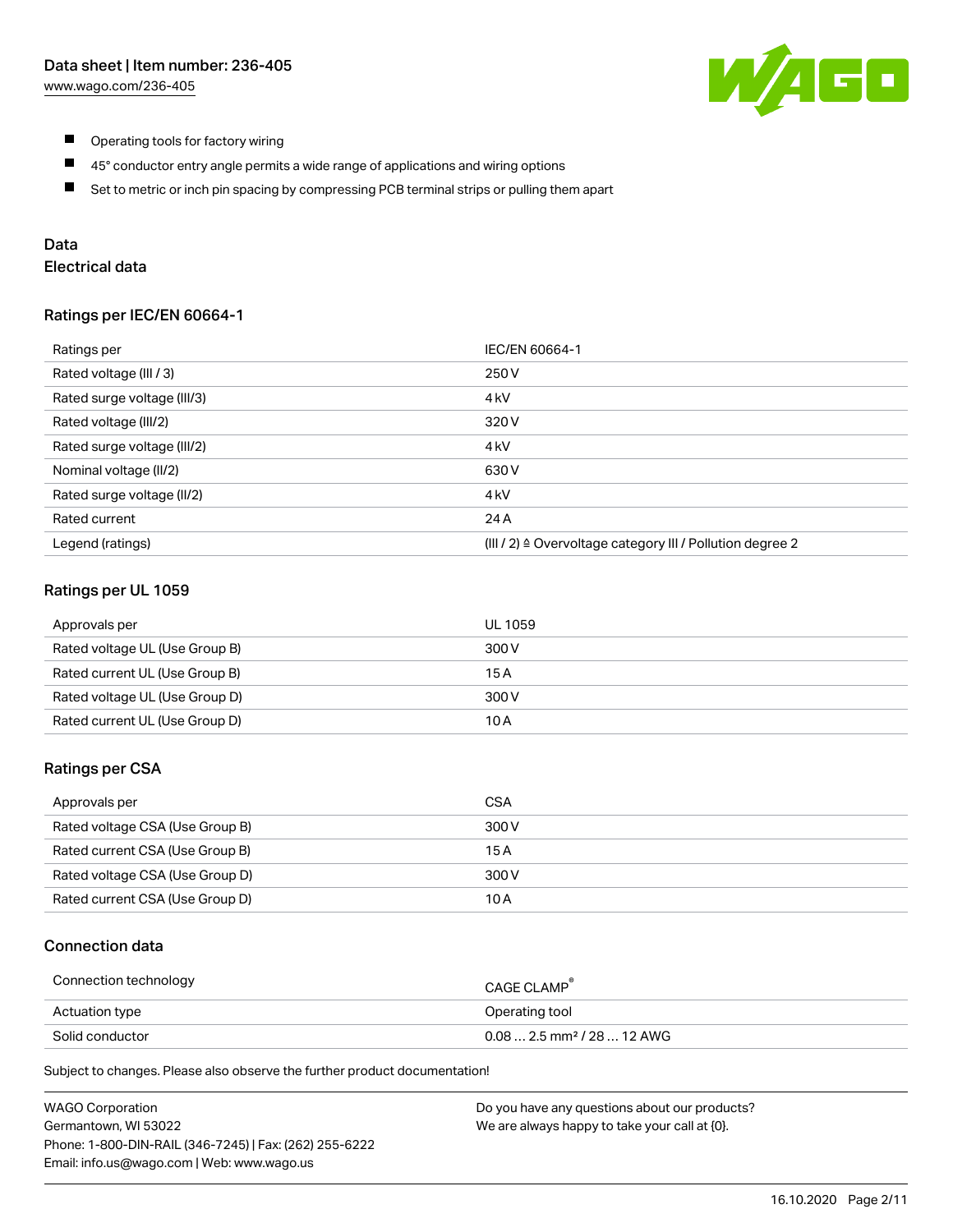[www.wago.com/236-405](http://www.wago.com/236-405)



| Fine-stranded conductor                           | $0.08$ 2.5 mm <sup>2</sup> / 28  12 AWG |
|---------------------------------------------------|-----------------------------------------|
| Fine-stranded conductor; with insulated ferrule   | $0.251.5$ mm <sup>2</sup>               |
| Fine-stranded conductor; with uninsulated ferrule | $0.251.5$ mm <sup>2</sup>               |
| Strip length                                      | $56$ mm / 0.2  0.24 inch                |
| Conductor connection direction to PCB             | 45°                                     |
| Pole No.                                          | 5                                       |
| Total number of connection points                 | 5                                       |
| Total number of potentials                        | 5                                       |
| Number of connection types                        |                                         |
| Number of levels                                  |                                         |
| Note (conductor cross-section)                    | 12 AWG: THHN, THWN                      |

# Physical data

| Pin spacing                          | 5/5.08 mm / 0.197/0.2 inch |
|--------------------------------------|----------------------------|
| Width                                | 27.3 mm / 1.075 inch       |
| Height                               | 17 mm / 0.669 inch         |
| Height from the surface              | 13 mm / 0.512 inch         |
| Depth                                | 14 mm / 0.551 inch         |
| Solder pin length                    | 4 mm                       |
| Solder pin dimensions                | $0.7 \times 0.7$ mm        |
| Drilled hole diameter with tolerance | $1.1$ <sup>(+0.1)</sup> mm |

# PCB contact

| PCB contact                         | тнт                                      |
|-------------------------------------|------------------------------------------|
| Solder pin arrangement              | over the entire terminal strip (in-line) |
| Number of solder pins per potential |                                          |

# Material Data

| Color                       | gray                                   |
|-----------------------------|----------------------------------------|
| Material group              |                                        |
| Insulation material         | Polyamide (PA66)                       |
| Flammability class per UL94 | V <sub>0</sub>                         |
| Clamping spring material    | Chrome nickel spring steel (CrNi)      |
| Contact material            | Electrolytic copper $(E_{\text{CII}})$ |
| Contact plating             | tin-plated                             |
| Fire load                   | 0.064 MJ                               |

Subject to changes. Please also observe the further product documentation!

| <b>WAGO Corporation</b>                                | Do you have any questions about our products? |
|--------------------------------------------------------|-----------------------------------------------|
| Germantown, WI 53022                                   | We are always happy to take your call at {0}. |
| Phone: 1-800-DIN-RAIL (346-7245)   Fax: (262) 255-6222 |                                               |
| Email: info.us@wago.com   Web: www.wago.us             |                                               |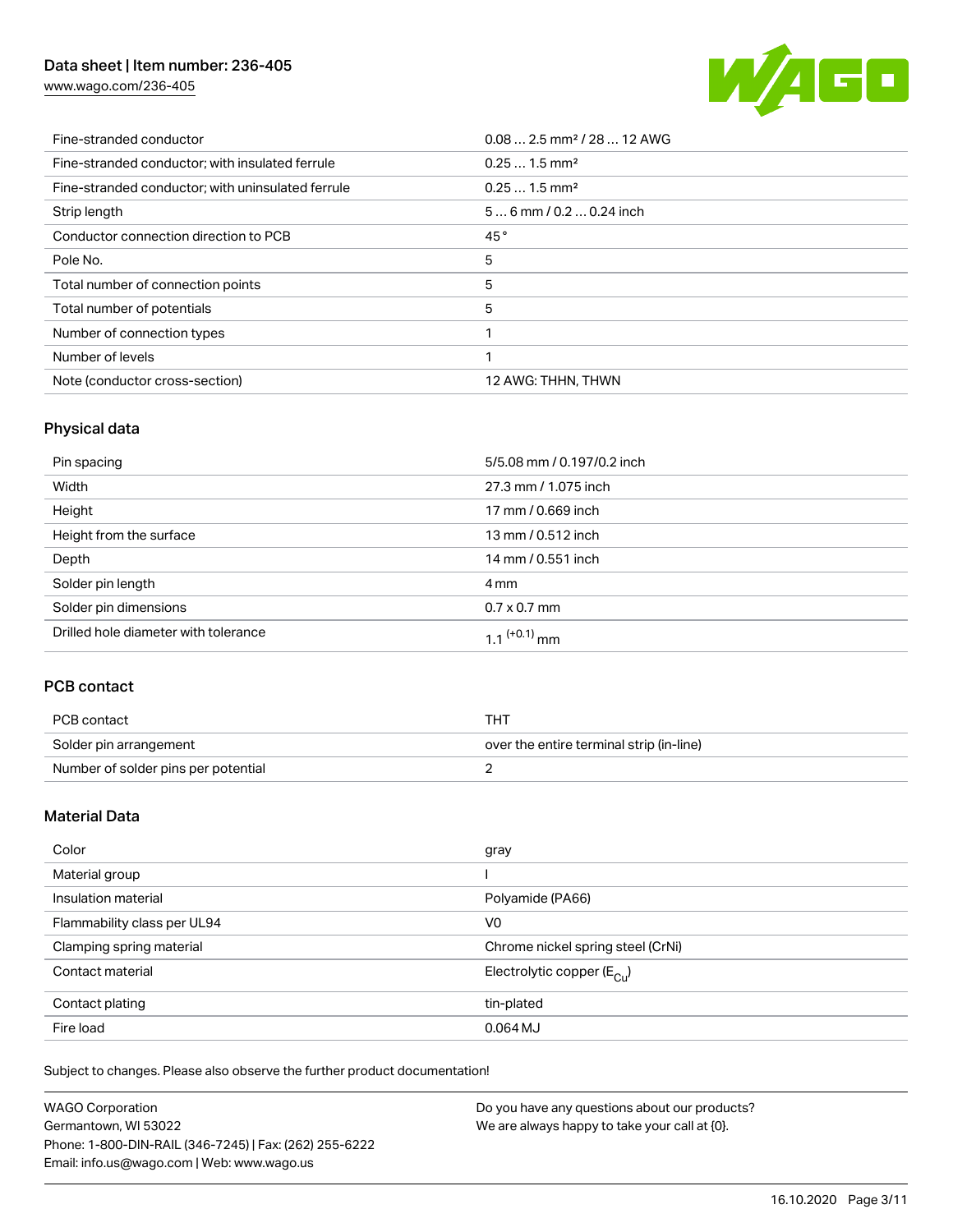[www.wago.com/236-405](http://www.wago.com/236-405)



| Weight                            | 4.4 g        |
|-----------------------------------|--------------|
| <b>Environmental Requirements</b> |              |
| Limit temperature range           | -60  +105 °C |
|                                   |              |

# Commercial data

| Product Group         | 4 (Printed Circuit) |
|-----------------------|---------------------|
| Packaging type        | <b>BOX</b>          |
| Country of origin     | CН                  |
| <b>GTIN</b>           | 4044918769495       |
| Customs tariff number | 85369010000         |

## Approvals / Certificates

#### Country specific Approvals

|      |                                        |                           | Certificate |
|------|----------------------------------------|---------------------------|-------------|
| Logo | Approval                               | Additional Approval Text  | name        |
| AR.  | <b>CSA</b><br>DEKRA Certification B.V. | C <sub>22.2</sub> No. 158 | 1673957     |

#### Ship Approvals

| Logo                     | Approval                  | <b>Additional Approval Text</b> | Certificate<br>name |
|--------------------------|---------------------------|---------------------------------|---------------------|
|                          | BV<br>Bureau Veritas S.A. | IEC 60998                       | 11915/D0<br>BV      |
| <b>BUREAU</b><br>VERITAS |                           |                                 |                     |

## **Counterpart**

### Compatible products

### Marking accessories

Item no.: 210-332/500-202

Subject to changes. Please also observe the further product documentation!

WAGO Corporation Germantown, WI 53022 Phone: 1-800-DIN-RAIL (346-7245) | Fax: (262) 255-6222 Email: info.us@wago.com | Web: www.wago.us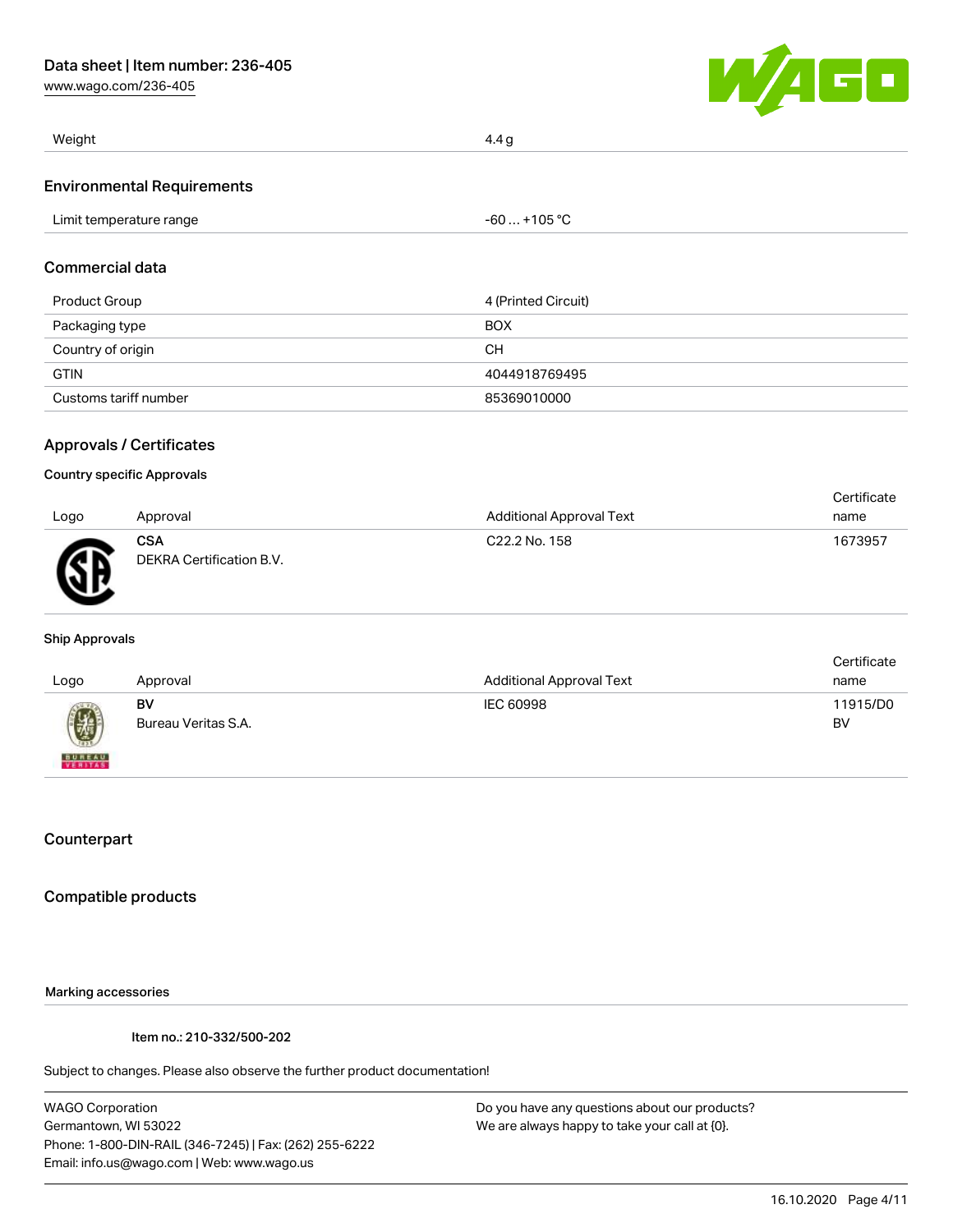

|         | Marking strips; as a DIN A4 sheet; MARKED; 1-16 (160x); Height of marker strip: 3 mm; Strip length 182<br>mm; Horizontal marking; Self-adhesive; white                               | www.wago.com/210-332<br>/500-202 |
|---------|--------------------------------------------------------------------------------------------------------------------------------------------------------------------------------------|----------------------------------|
|         | Item no.: 210-332/500-204                                                                                                                                                            | www.wago.com/210-332             |
|         | Marking strips; as a DIN A4 sheet; MARKED; 17-32 (160x); Height of marker strip: 3 mm; Strip length<br>182 mm; Horizontal marking; Self-adhesive; white                              | /500-204                         |
|         | Item no.: 210-332/500-205                                                                                                                                                            |                                  |
|         | Marking strips; as a DIN A4 sheet; MARKED; 1-32 (80x); Height of marker strip: 3 mm; Strip length 182<br>mm; Horizontal marking; Self-adhesive; white                                | www.wago.com/210-332<br>/500-205 |
|         | Item no.: 210-332/500-206                                                                                                                                                            | www.wago.com/210-332             |
|         | Marking strips; as a DIN A4 sheet; MARKED; 33-48 (160x); Height of marker strip: 3 mm; Strip length<br>182 mm; Horizontal marking; Self-adhesive; white                              | /500-206                         |
|         | Item no.: 210-332/508-202                                                                                                                                                            | www.wago.com/210-332             |
|         | Marking strips; as a DIN A4 sheet; MARKED; 1-16 (160x); Height of marker strip: 3 mm; Strip length 182<br>mm; Horizontal marking; Self-adhesive; white                               | /508-202                         |
|         | Item no.: 210-332/508-204                                                                                                                                                            | www.wago.com/210-332             |
|         | Marking strips; as a DIN A4 sheet; MARKED; 17-32 (160x); Height of marker strip: 3 mm; Strip length<br>182 mm; Horizontal marking; Self-adhesive; white                              | /508-204                         |
|         | Item no.: 210-332/508-205                                                                                                                                                            | www.wago.com/210-332             |
|         | Marking strips; as a DIN A4 sheet; MARKED; 1-32 (80x); Height of marker strip: 3 mm; Strip length 182<br>mm; Horizontal marking; Self-adhesive; white                                | /508-205                         |
|         | Item no.: 210-332/508-206<br>Marking strips; as a DIN A4 sheet; MARKED; 33-48 (160x); Height of marker strip: 3 mm; Strip length<br>182 mm; Horizontal marking; Self-adhesive; white | www.wago.com/210-332<br>/508-206 |
| ferrule |                                                                                                                                                                                      |                                  |
|         | Item no.: 216-101<br>Ferrule; Sleeve for 0.5 mm <sup>2</sup> / AWG 22; uninsulated; electro-tin plated; silver-colored                                                               | www.wago.com/216-101             |
|         | Item no.: 216-102<br>Ferrule; Sleeve for 0.75 mm <sup>2</sup> / AWG 20; uninsulated; electro-tin plated; silver-colored                                                              | www.wago.com/216-102             |
| -475    | Item no.: 216-103<br>Ferrule; Sleeve for 1 mm <sup>2</sup> / AWG 18; uninsulated; electro-tin plated                                                                                 | www.wago.com/216-103             |
|         | Item no.: 216-104<br>Ferrule; Sleeve for 1.5 mm <sup>2</sup> / AWG 16; uninsulated; electro-tin plated; silver-colored                                                               | www.wago.com/216-104             |
|         | Item no.: 216-121<br>Ferrule; Sleeve for 0.5 mm <sup>2</sup> / AWG 22; uninsulated; electro-tin plated; silver-colored                                                               | www.wago.com/216-121             |
|         |                                                                                                                                                                                      |                                  |
|         | Item no.: 216-122<br>Ferrule; Sleeve for 0.75 mm <sup>2</sup> / AWG 20; uninsulated; electro-tin plated; silver-colored                                                              | www.wago.com/216-122             |
|         | Item no.: 216-123<br>Ferrule; Sleeve for 1 mm <sup>2</sup> / AWG 18; uninsulated; electro-tin plated; silver-colored                                                                 | www.wago.com/216-123             |
|         | Subject to changes. Please also observe the further product documentation!                                                                                                           |                                  |
|         |                                                                                                                                                                                      |                                  |

WAGO Corporation Germantown, WI 53022 Phone: 1-800-DIN-RAIL (346-7245) | Fax: (262) 255-6222 Email: info.us@wago.com | Web: www.wago.us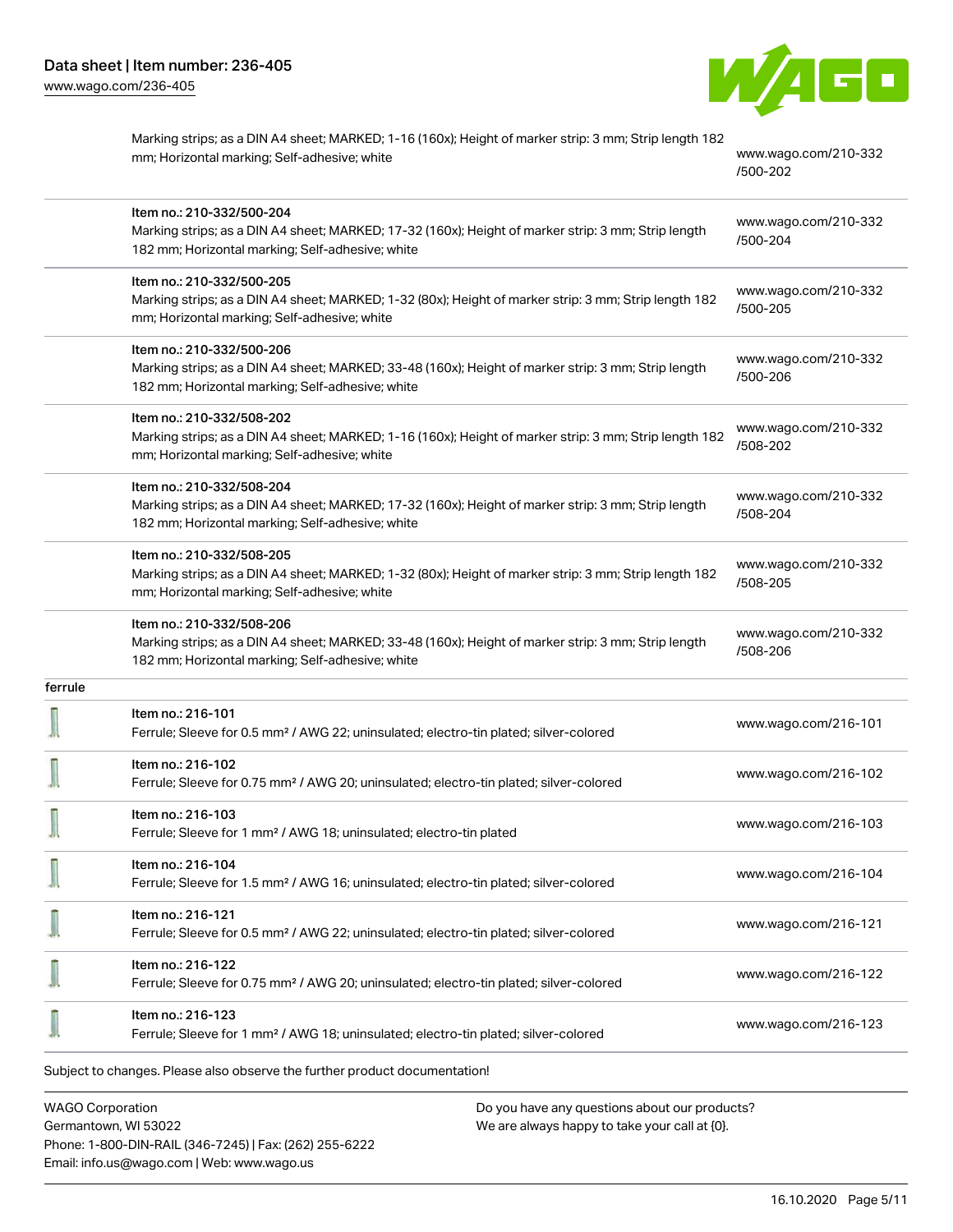[www.wago.com/236-405](http://www.wago.com/236-405)



| Item no.: 216-124                                                                                                                                                            |                      |  |
|------------------------------------------------------------------------------------------------------------------------------------------------------------------------------|----------------------|--|
| Ferrule; Sleeve for 1.5 mm <sup>2</sup> / AWG 16; uninsulated; electro-tin plated                                                                                            | www.wago.com/216-124 |  |
| Item no.: 216-131                                                                                                                                                            |                      |  |
| Ferrule; Sleeve for 0.25 mm <sup>2</sup> / AWG 24; uninsulated; electro-tin plated; silver-colored                                                                           | www.wago.com/216-131 |  |
| Item no.: 216-132                                                                                                                                                            | www.wago.com/216-132 |  |
| Ferrule; Sleeve for 0.34 mm <sup>2</sup> / AWG 24; uninsulated; electro-tin plated                                                                                           |                      |  |
| Item no.: 216-141                                                                                                                                                            |                      |  |
| Ferrule; Sleeve for 0.5 mm <sup>2</sup> / 20 AWG; uninsulated; electro-tin plated; electrolytic copper; gastight<br>crimped; acc. to DIN 46228, Part 1/08.92                 | www.wago.com/216-141 |  |
| Item no.: 216-142                                                                                                                                                            |                      |  |
| Ferrule; Sleeve for 0.75 mm <sup>2</sup> / 18 AWG; uninsulated; electro-tin plated; electrolytic copper; gastight<br>crimped; acc. to DIN 46228, Part 1/08.92                | www.wago.com/216-142 |  |
| Item no.: 216-143                                                                                                                                                            |                      |  |
| Ferrule; Sleeve for 1 mm <sup>2</sup> / AWG 18; uninsulated; electro-tin plated; electrolytic copper; gastight<br>crimped; acc. to DIN 46228, Part 1/08.92                   | www.wago.com/216-143 |  |
| Item no.: 216-144                                                                                                                                                            |                      |  |
| Ferrule; Sleeve for 1.5 mm <sup>2</sup> / AWG 16; uninsulated; electro-tin plated; electrolytic copper; gastight<br>crimped; acc. to DIN 46228, Part 1/08.92; silver-colored | www.wago.com/216-144 |  |
| Item no.: 216-151                                                                                                                                                            |                      |  |
| Ferrule; Sleeve for 0.25 mm <sup>2</sup> / AWG 24; uninsulated; electro-tin plated                                                                                           | www.wago.com/216-151 |  |
| Item no.: 216-152                                                                                                                                                            | www.wago.com/216-152 |  |
| Ferrule; Sleeve for 0.34 mm <sup>2</sup> / AWG 24; uninsulated; electro-tin plated                                                                                           |                      |  |
| Item no.: 216-201                                                                                                                                                            |                      |  |
| Ferrule; Sleeve for 0.5 mm <sup>2</sup> / 20 AWG; insulated; electro-tin plated; white                                                                                       | www.wago.com/216-201 |  |
| Item no.: 216-202                                                                                                                                                            |                      |  |
| Ferrule; Sleeve for 0.75 mm <sup>2</sup> / 18 AWG; insulated; electro-tin plated; gray                                                                                       | www.wago.com/216-202 |  |
| Item no.: 216-203                                                                                                                                                            | www.wago.com/216-203 |  |
| Ferrule; Sleeve for 1 mm <sup>2</sup> / AWG 18; insulated; electro-tin plated; red                                                                                           |                      |  |
| Item no.: 216-204                                                                                                                                                            |                      |  |
| Ferrule; Sleeve for 1.5 mm <sup>2</sup> / AWG 16; insulated; electro-tin plated; black                                                                                       | www.wago.com/216-204 |  |
| ltem no.: 216-221                                                                                                                                                            |                      |  |
| Ferrule; Sleeve for 0.5 mm <sup>2</sup> / 20 AWG; insulated; electro-tin plated; white                                                                                       | www.wago.com/216-221 |  |
| Item no.: 216-222                                                                                                                                                            | www.wago.com/216-222 |  |
| Ferrule; Sleeve for 0.75 mm <sup>2</sup> / 18 AWG; insulated; electro-tin plated; gray                                                                                       |                      |  |
| Item no.: 216-223                                                                                                                                                            | www.wago.com/216-223 |  |
| Ferrule; Sleeve for 1 mm <sup>2</sup> / AWG 18; insulated; electro-tin plated; red                                                                                           |                      |  |
| Item no.: 216-224                                                                                                                                                            |                      |  |
| Ferrule; Sleeve for 1.5 mm <sup>2</sup> / AWG 16; insulated; electro-tin plated; black                                                                                       | www.wago.com/216-224 |  |
|                                                                                                                                                                              |                      |  |

Item no.: 216-241

Subject to changes. Please also observe the further product documentation!

WAGO Corporation Germantown, WI 53022 Phone: 1-800-DIN-RAIL (346-7245) | Fax: (262) 255-6222 Email: info.us@wago.com | Web: www.wago.us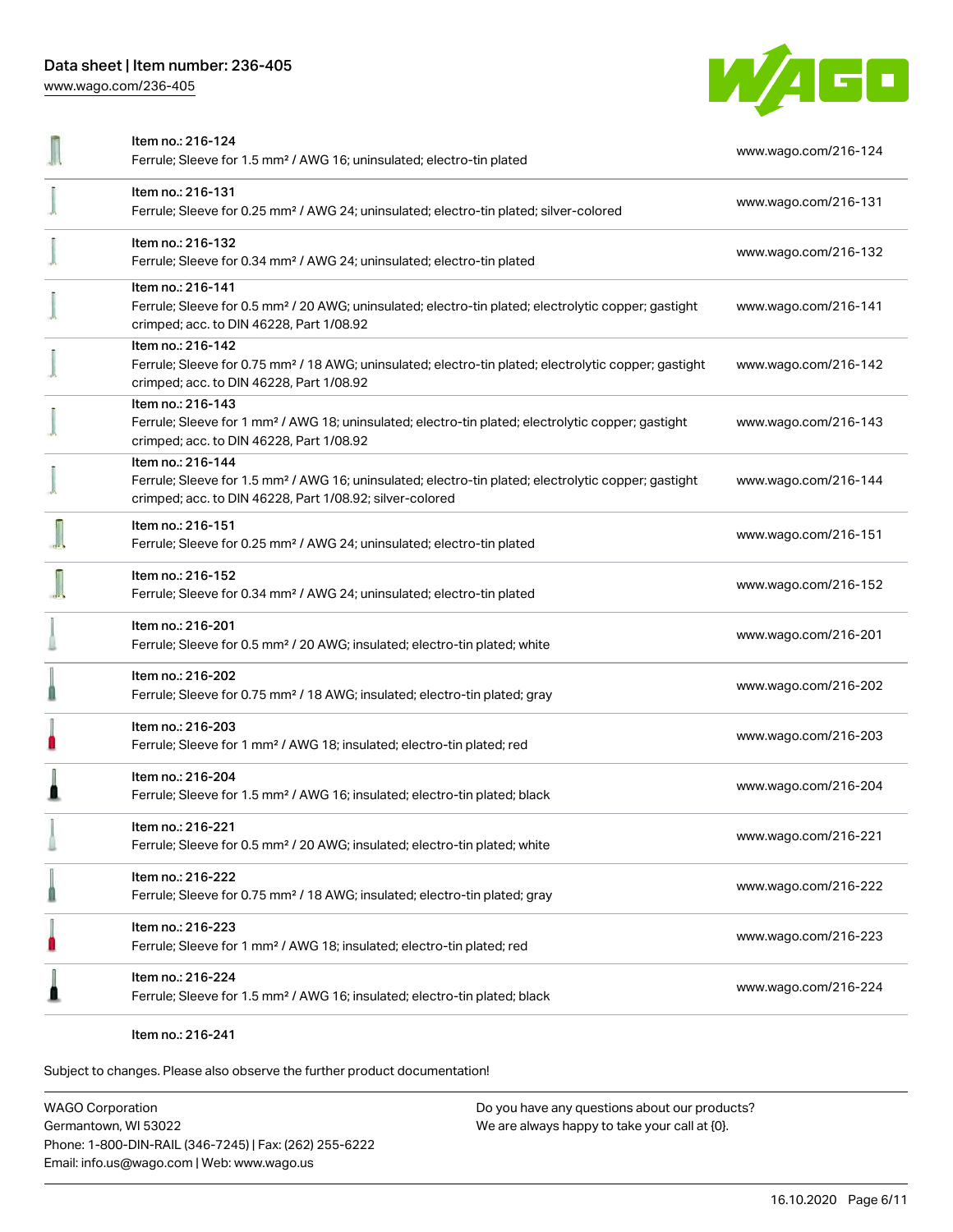[www.wago.com/236-405](http://www.wago.com/236-405)



|              | Operating tool; Blade: 3.5 x 0.5 mm; with a partially insulated shaft; angled; short; multicoloured                                                                                                     | www.wago.com/210-658 |
|--------------|---------------------------------------------------------------------------------------------------------------------------------------------------------------------------------------------------------|----------------------|
|              | Item no.: 210-658                                                                                                                                                                                       |                      |
|              | Item no.: 210-657<br>Operating tool; Blade: 3.5 x 0.5 mm; with a partially insulated shaft; short; multicoloured                                                                                        | www.wago.com/210-657 |
| tools        |                                                                                                                                                                                                         |                      |
|              | Item no.: 231-128<br>Testing plug module with contact stud; Pin spacing 5.08 mm / 0.2 in; 2,50 mm <sup>2</sup> ; orange                                                                                 | www.wago.com/231-128 |
| $\mathbf{A}$ | Item no.: 231-127<br>Testing plug module with contact stud; for 236 Series; Pin spacing 5 mm / 0.197 in; 2,50 mm <sup>2</sup> ; gray                                                                    | www.wago.com/231-127 |
| check        |                                                                                                                                                                                                         |                      |
|              | Item no.: 216-322<br>Ferrule; Sleeve for 0.34 mm <sup>2</sup> / 22 AWG; insulated; electro-tin plated; green                                                                                            | www.wago.com/216-322 |
|              | Item no.: 216-321<br>Ferrule; Sleeve for 0.25 mm <sup>2</sup> / AWG 24; insulated; electro-tin plated; yellow                                                                                           | www.wago.com/216-321 |
|              | Item no.: 216-302<br>Ferrule; Sleeve for 0.34 mm <sup>2</sup> / 22 AWG; insulated; electro-tin plated; green                                                                                            | www.wago.com/216-302 |
|              | Item no.: 216-301<br>Ferrule; Sleeve for 0.25 mm <sup>2</sup> / AWG 24; insulated; electro-tin plated; yellow                                                                                           | www.wago.com/216-301 |
|              | Item no.: 216-284<br>Ferrule; Sleeve for 1.5 mm <sup>2</sup> / AWG 16; insulated; electro-tin plated; electrolytic copper; gastight<br>crimped; acc. to DIN 46228, Part 4/09.90; black                  | www.wago.com/216-284 |
|              | Item no.: 216-264<br>Ferrule; Sleeve for 1.5 mm <sup>2</sup> / AWG 16; insulated; electro-tin plated; electrolytic copper; gastight<br>crimped; acc. to DIN 46228, Part 4/09.90; black                  | www.wago.com/216-264 |
|              | Item no.: 216-263<br>Ferrule; Sleeve for 1 mm <sup>2</sup> / AWG 18; insulated; electro-tin plated; electrolytic copper; gastight crimped; www.wago.com/216-263<br>acc. to DIN 46228, Part 4/09.90; red |                      |
|              | Item no.: 216-262<br>Ferrule; Sleeve for 0.75 mm <sup>2</sup> / 18 AWG; insulated; electro-tin plated; electrolytic copper; gastight<br>crimped; acc. to DIN 46228, Part 4/09.90; gray                  | www.wago.com/216-262 |
|              | Item no.: 216-244<br>Ferrule; Sleeve for 1.5 mm <sup>2</sup> / AWG 16; insulated; electro-tin plated; electrolytic copper; gastight<br>crimped; acc. to DIN 46228, Part 4/09.90; black                  | www.wago.com/216-244 |
|              | Item no.: 216-243<br>Ferrule; Sleeve for 1 mm <sup>2</sup> / AWG 18; insulated; electro-tin plated; electrolytic copper; gastight crimped; www.wago.com/216-243<br>acc. to DIN 46228, Part 4/09.90; red |                      |
|              | Item no.: 216-242<br>Ferrule; Sleeve for 0.75 mm <sup>2</sup> / 18 AWG; insulated; electro-tin plated; electrolytic copper; gastight<br>crimped; acc. to DIN 46228, Part 4/09.90; gray                  | www.wago.com/216-242 |
|              | Ferrule; Sleeve for 0.5 mm <sup>2</sup> / 20 AWG; insulated; electro-tin plated; electrolytic copper; gastight<br>crimped; acc. to DIN 46228, Part 4/09.90; white                                       | www.wago.com/216-241 |

Subject to changes. Please also observe the further product documentation!

WAGO Corporation Germantown, WI 53022 Phone: 1-800-DIN-RAIL (346-7245) | Fax: (262) 255-6222 Email: info.us@wago.com | Web: www.wago.us Do you have any questions about our products? We are always happy to take your call at {0}.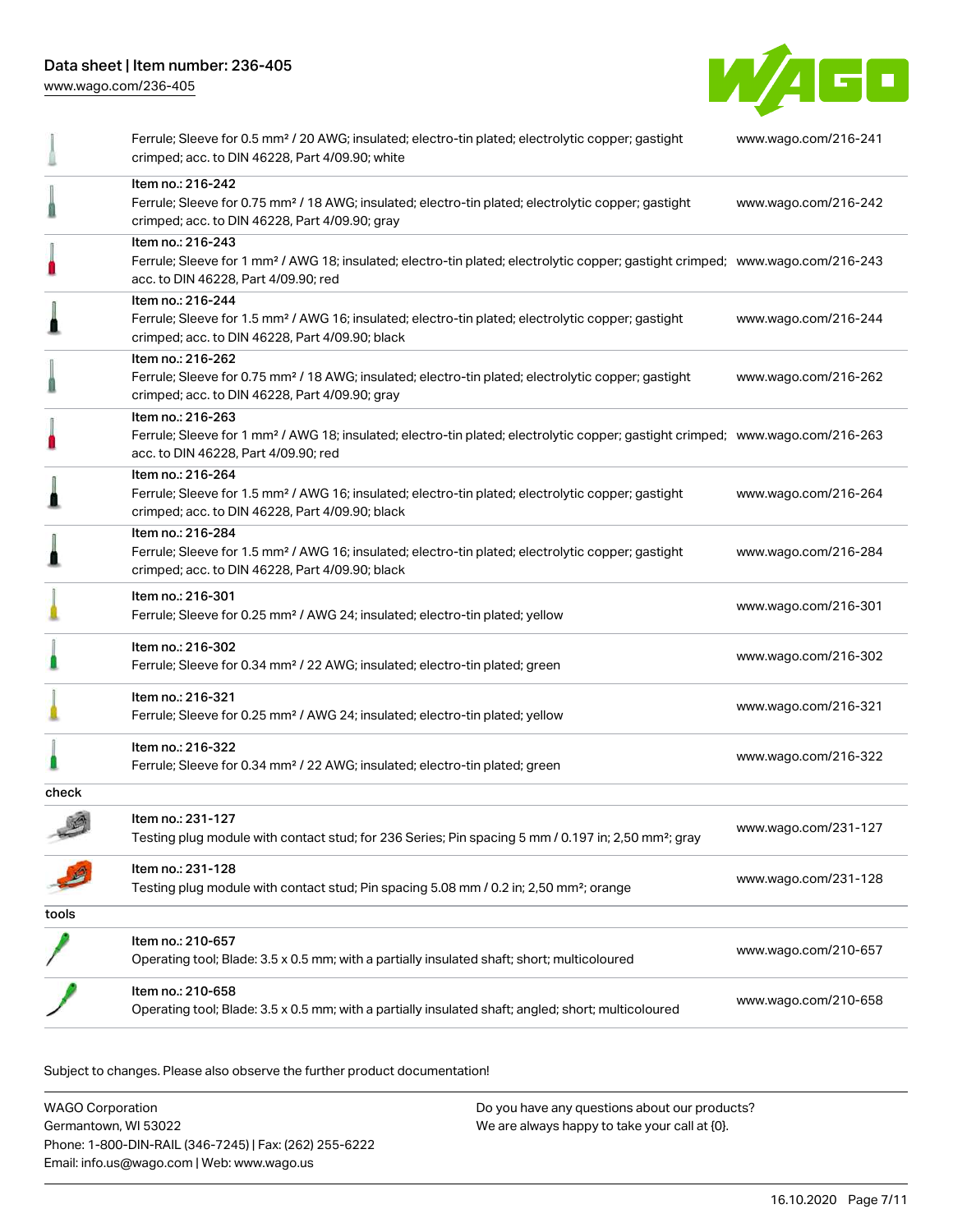

|                      | Item no.: 210-720<br>Operating tool; Blade: 3.5 x 0.5 mm; with a partially insulated shaft; multicoloured                                                              |             |               | www.wago.com/210-720 |  |
|----------------------|------------------------------------------------------------------------------------------------------------------------------------------------------------------------|-------------|---------------|----------------------|--|
|                      | Item no.: 236-332<br>Operating tool; natural                                                                                                                           |             |               | www.wago.com/236-332 |  |
|                      | Item no.: 236-335<br>Operating tool; gray                                                                                                                              |             |               | www.wago.com/236-335 |  |
|                      | <b>Downloads</b>                                                                                                                                                       |             |               |                      |  |
|                      | Documentation                                                                                                                                                          |             |               |                      |  |
|                      | <b>Additional Information</b>                                                                                                                                          |             |               |                      |  |
|                      | Technical explanations                                                                                                                                                 | Apr 3, 2019 | pdf<br>3.6 MB | Download             |  |
| <b>CAD</b> files     |                                                                                                                                                                        |             |               |                      |  |
| CAD data             |                                                                                                                                                                        |             |               |                      |  |
| 2D/3D Models 236-405 |                                                                                                                                                                        | <b>URL</b>  | Download      |                      |  |
| <b>PCB Design</b>    |                                                                                                                                                                        |             |               |                      |  |
|                      | Symbol and Footprint 236-405                                                                                                                                           |             | <b>URL</b>    | Download             |  |
|                      | CAx data for your PCB design, consisting of "schematic symbols and PCB footprints",<br>allow easy integration of the WAGO component into your development environment. |             |               |                      |  |
|                      | Supported formats:                                                                                                                                                     |             |               |                      |  |
| H                    | Accel EDA 14 & 15                                                                                                                                                      |             |               |                      |  |
| Н                    | Altium 6 to current version                                                                                                                                            |             |               |                      |  |
| H                    | Cadence Allegro                                                                                                                                                        |             |               |                      |  |
| Ш                    | DesignSpark                                                                                                                                                            |             |               |                      |  |
|                      | Eagle Libraries                                                                                                                                                        |             |               |                      |  |
|                      | KiCad                                                                                                                                                                  |             |               |                      |  |
| <b>I</b>             | Mentor Graphics BoardStation                                                                                                                                           |             |               |                      |  |
|                      | Mentor Graphics Design Architect                                                                                                                                       |             |               |                      |  |
| $\blacksquare$       | Mentor Graphics Design Expedition 99 and 2000                                                                                                                          |             |               |                      |  |
| П                    | OrCAD 9.X PCB and Capture                                                                                                                                              |             |               |                      |  |
|                      | PADS PowerPCB 3, 3.5, 4.X, and 5.X                                                                                                                                     |             |               |                      |  |
| ш                    | PADS PowerPCB and PowerLogic 3.0                                                                                                                                       |             |               |                      |  |
| H                    | PCAD 2000, 2001, 2002, 2004, and 2006                                                                                                                                  |             |               |                      |  |
|                      | Subject to changes. Please also observe the further product documentation!                                                                                             |             |               |                      |  |

WAGO Corporation Germantown, WI 53022 Phone: 1-800-DIN-RAIL (346-7245) | Fax: (262) 255-6222 Email: info.us@wago.com | Web: www.wago.us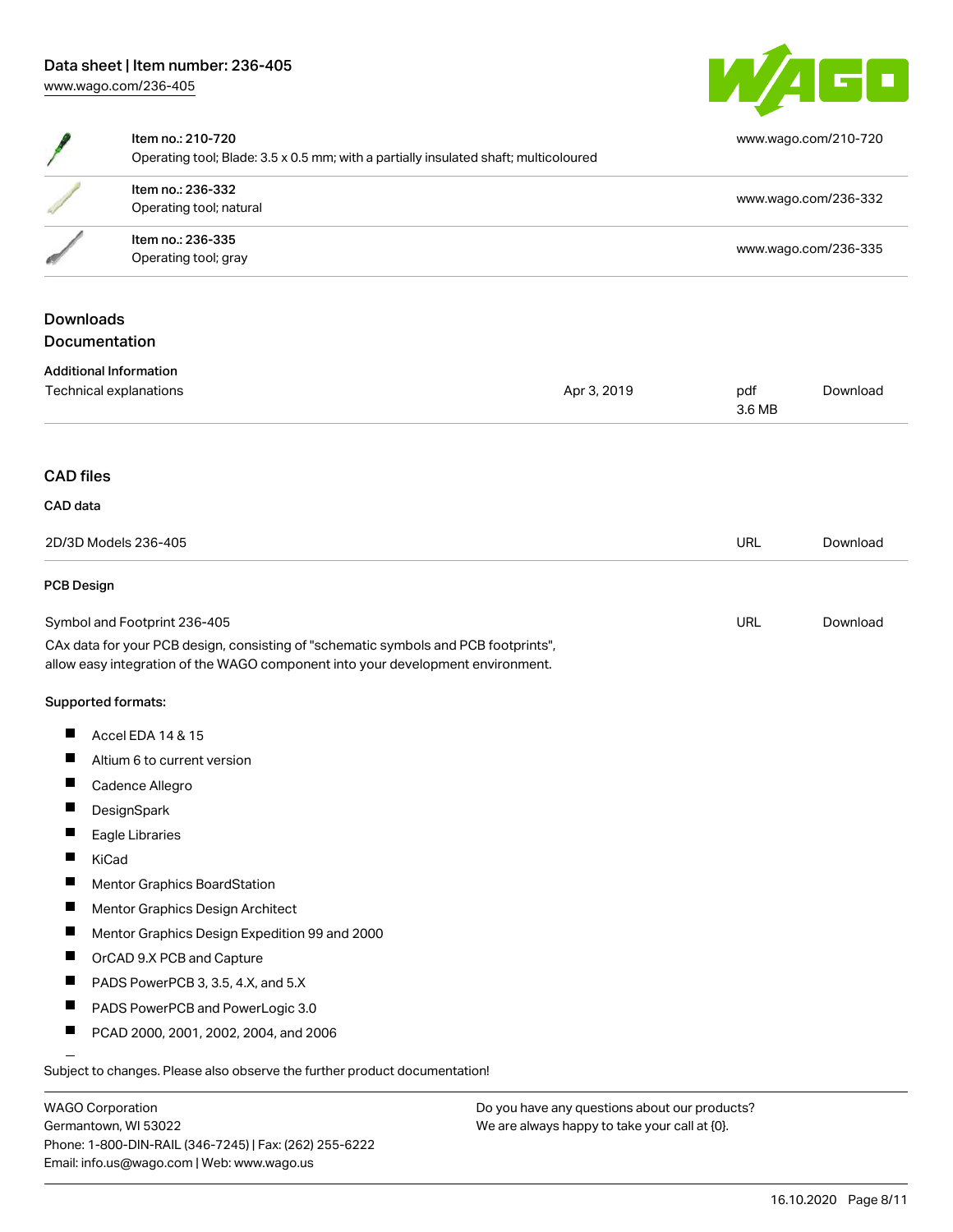[www.wago.com/236-405](http://www.wago.com/236-405)

- $\blacksquare$ Pulsonix 8.5 or newer
- $\blacksquare$ STL
- $\blacksquare$ 3D STEP
- $\blacksquare$ TARGET 3001!
- П View Logic ViewDraw
- П Quadcept
- $\blacksquare$ Zuken CadStar 3 and 4
- $\blacksquare$ Zuken CR-5000 and CR-8000

PCB Component Libraries (EDA), PCB CAD Library Ultra Librarian

#### CAE data

| ZUKEN Portal 236-405 | URL | Download |
|----------------------|-----|----------|
|                      |     |          |

### Installation Notes

### Conductor termination



Inserting a conductor via 3.5 mm screwdriver.

Screwdriver actuation parallel to conductor entry.



screwdriver.

Screwdriver actuation perpendicular to conductor entry.



Inserting a conductor via 3.5 mm Inserting a conductor via operating tool.

Subject to changes. Please also observe the further product documentation!

WAGO Corporation Germantown, WI 53022 Phone: 1-800-DIN-RAIL (346-7245) | Fax: (262) 255-6222 Email: info.us@wago.com | Web: www.wago.us

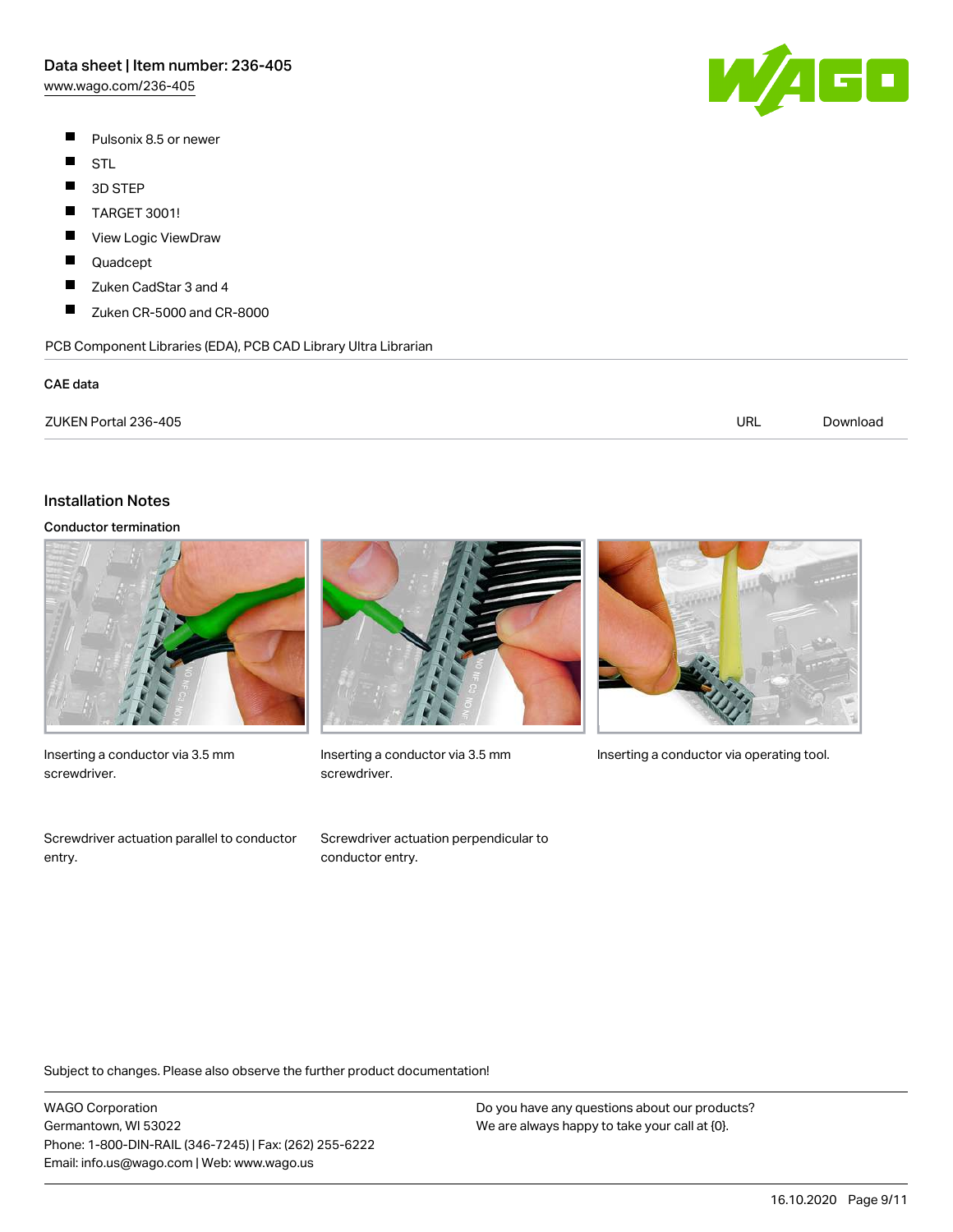## Data sheet | Item number: 236-405 [www.wago.com/236-405](http://www.wago.com/236-405)

GO



Compared to standard screwdrivers, these operating tools are far more convenient for wiring PCB terminal strips at factory.

Installation



PCB Terminal Strips placed behind each other save space – staggering them by half the pin spacing simplifies subsequent wiring of the first row.

Installation

Subject to changes. Please also observe the further product documentation!

WAGO Corporation Germantown, WI 53022 Phone: 1-800-DIN-RAIL (346-7245) | Fax: (262) 255-6222 Email: info.us@wago.com | Web: www.wago.us